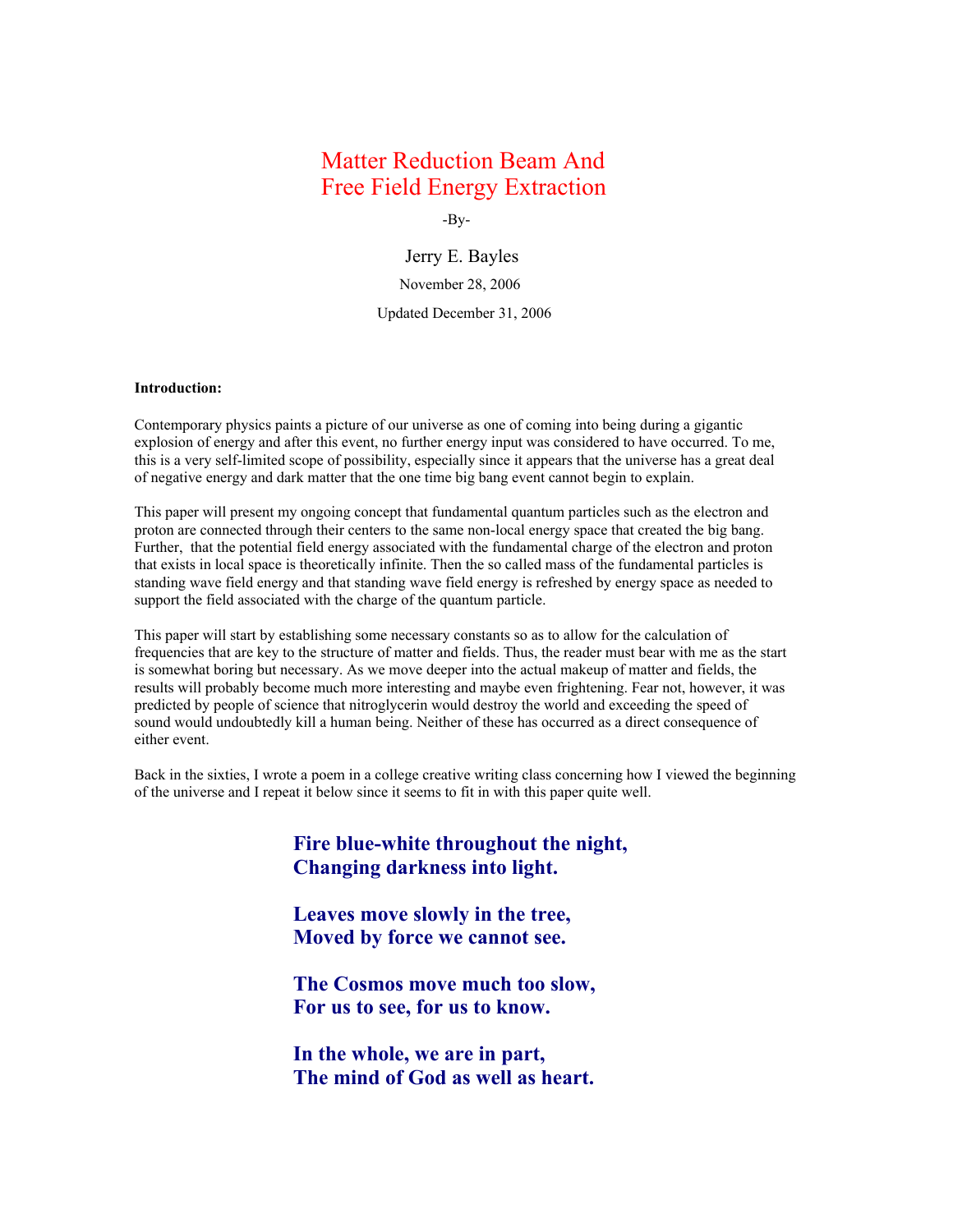# **Statement of Related Variables and Constants.**

$$
\alpha := 7.297353080 \cdot 10^{-03}
$$
\n
$$
v_{LM} := \sqrt{\alpha \cdot m^{2} \cdot \sec^{-2}}
$$
\n
$$
v_{LM} = 0.0854245461 \cdot m \cdot \sec^{-1}
$$
\n
$$
\lambda_{LM} = \frac{h}{m_e \cdot v_{LM}}
$$
\n
$$
\mu_0 := 4 \cdot \pi \cdot 1 \cdot 10^{-07} \cdot \text{henry} \cdot m^{-1}
$$
\n
$$
\mu_0 = 1.2566370614 \cdot 10^{-6}
$$
\n
$$
v_{LM} = 1.003224805 \cdot 10^{01} \cdot Hz
$$
\n
$$
v_{LM} = 1.602177330 \cdot 10^{-19} \cdot \text{coul}
$$
\n
$$
v_{LM} = 1.6073440395 \cdot 10^{-18}
$$
\n
$$
v_{LM} = 1.2566370614 \cdot 10^{-6}
$$
\n
$$
v_{LM} = 1.2566370614 \cdot 10^{-6}
$$
\n
$$
v_{LM} = 1.2566370614 \cdot 10^{-6}
$$
\n
$$
v_{LM} = 1.2566370614 \cdot 10^{-6}
$$
\n
$$
v_{LM} = 1.2566370614 \cdot 10^{-6}
$$
\n
$$
v_{M} = 1.2566370614 \cdot 10^{-6}
$$
\n
$$
v_{M} = 1.2566370614 \cdot 10^{-6}
$$
\n
$$
v_{M} = 1.2566370614 \cdot 10^{-6}
$$
\n
$$
v_{M} = 1.2566370614 \cdot 10^{-6}
$$
\n
$$
v_{M} = 1.2566370614 \cdot 10^{-6}
$$
\n
$$
v_{M} = 1.2566370614 \cdot 10^{-6}
$$
\n
$$
v_{M} = 1.2566370614 \cdot 10^{-6}
$$
\n
$$
v_{M} = 1.256637
$$

The non-local connecting electrogravitational force constant is therefore:

$$
F_{\text{QK}} := \left(\frac{i_{\text{LM}} \lambda_{\text{LM}}}{l_q}\right) \cdot \mu_o \cdot \left(\frac{i_{\text{LM}} \lambda_{\text{LM}}}{l_q}\right) \quad F_{\text{QK}} = 2.9643714504 \cdot 10^{-17} \quad \text{ 'newton} \tag{1}
$$

The electrogravitational energy related to the force constant  $F_{OK}$  above is:

$$
E_{\text{QK}} = F_{\text{QK}} \lambda_{\text{LM}}
$$

Therefore the non-local force constant electrogravitationally related frequency is:

$$
f_{QK} := \frac{E_{QK}}{h}
$$
  $f_{QK} = 3.8094358134 \cdot 10^{14}$  ·Hz

The **A** vector associated with the force constant above that when multiplied by the force constant  $F_{OK}$  and a like **A** vector that will produce the required force in  $[(newton)*(henv/m)*(newton)]$  units format at the r<sub>n1</sub> shell of the hydrogen atom is:

$$
A_{n1} := \frac{\mu_0 \cdot i_{LM} \cdot \lambda_{LM}}{4 \cdot \pi \cdot r_{n1}}
$$
\n
$$
A_{n1} = 2.5863786008 \cdot 10^{-17}
$$
\n
$$
\frac{\text{weber}}{\text{m}}
$$
\n
$$
\frac{\text{Note: The } \mu_0 \text{ term for the proton is } 1836.152756 \text{ times}}{\text{a} \cdot \text{g} \cdot \text{g} \cdot \text{g} \cdot \text{g} \cdot \text{h}} \qquad \text{(4)}
$$
\n
$$
A_{n1} = 2.5863786008 \cdot 10^{-17}
$$
\n
$$
\frac{\text{weber}}{\text{m}}
$$
\n
$$
\frac{\text{Note: The } \mu_0 \text{ term for the proton is } 1836.152756 \text{ times}}{\text{a} \cdot \text{g} \cdot \text{g} \cdot \text{h}} \qquad \text{(5)}
$$

Then the electrogravitational force at the  $r_{n1}$  level of the hydrogen atom is:

$$
\text{F}_{\text{EG}} = \text{A}_{\text{n1}} \cdot \text{F}_{\text{QK}} \cdot \text{A}_{\text{n1}} \qquad \text{F}_{\text{EG}} = 1.9829730809 \cdot 10^{-50} \quad \text{newton} \cdot \frac{\text{henry}}{\text{m}} \cdot \text{newton} \qquad \text{5)}
$$

Another form of the electrogravitational equation is:

$$
F' \underline{EG} := \frac{\underline{h \cdot f_{LM}}}{r_{n1}} \cdot \mu_0 \cdot \frac{\underline{h \cdot f_{LM}}}{r_{n1}} \qquad F' \underline{EG} = 1.9829730829 \cdot 10^{-50} \quad \text{newton} \cdot \frac{\underline{h \cdot n} \underline{f_{M}}}{m} \cdot \text{newton} \tag{6}
$$

on the area enclosing the

paper titled "Electrogravi-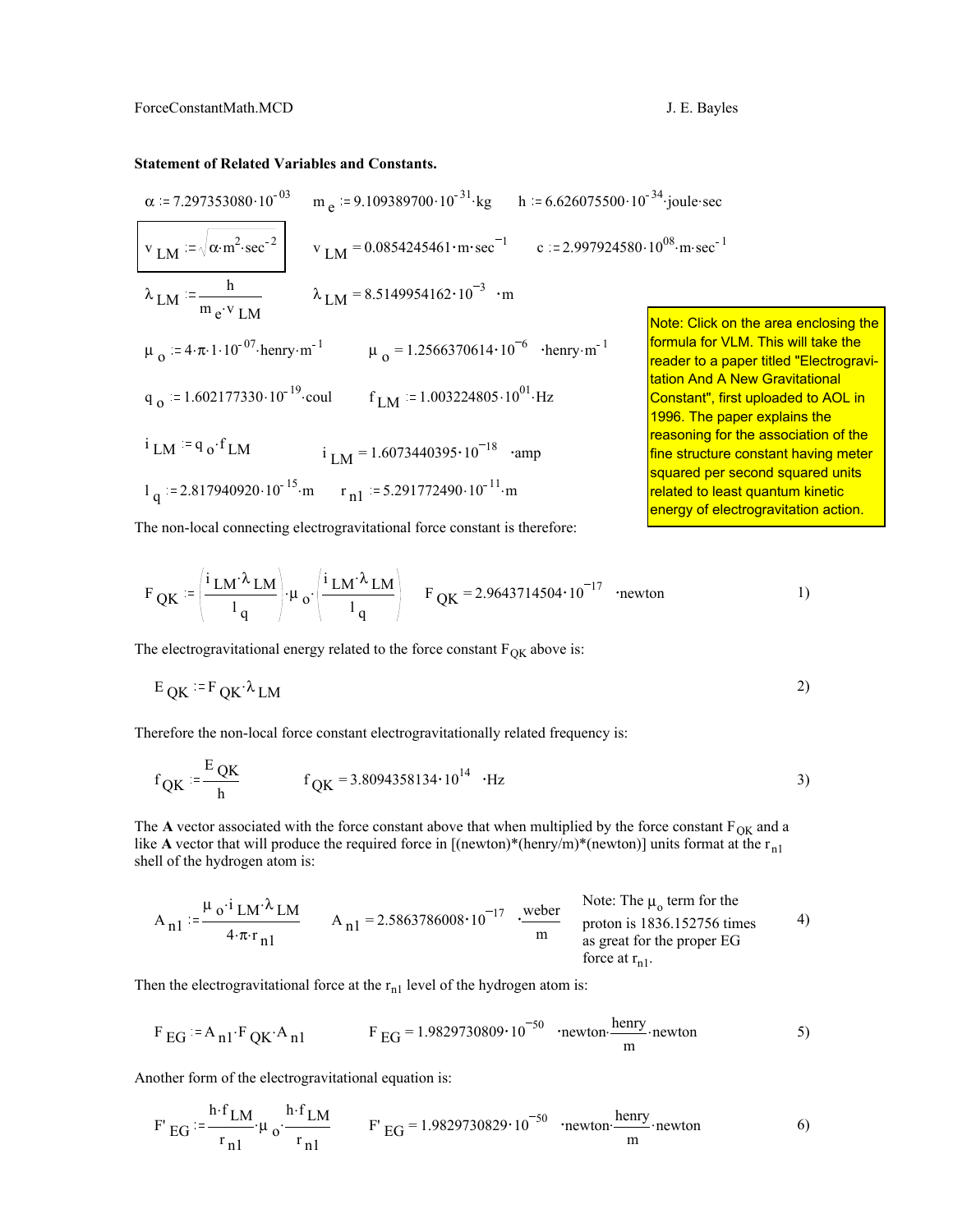Where the force magnetic at the n1 level is:

$$
FM_{n1} := \frac{h \cdot f_{LM}}{r_{n1}}
$$
  $FM_{n1} = 1.2561846364 \cdot 10^{-22}$  newton

Multiplying the force magnetic  $FM_{n1}$  at the n1 level of hydrogen times the fundamental electrogravitational wavelength  $\lambda_{LM}$  yields energy and that energy divided by planks constant h derives a frequency unique to the n1 **A-**vector.

$$
EM_{n1} = FM_{n1} \cdot \lambda_{LM}
$$
  $EM_{n1} = 1.0696406421 \cdot 10^{-24}$  'joule

$$
f_{EMn1} := \frac{EM_{n1}}{h}
$$
  $f_{EMn1} = 1.6142898494 \cdot 10^9 \cdot Hz$  (9)

The hyperfine frequency of radiation  $f<sub>H1</sub>$  of the hydrogen atom is known to be:

$$
f_{\rm H1} = 1.420405751786 \cdot 10^{09} \cdot \rm Hz
$$

The ratio of  $f_{EMn1}$  to  $f_{H1}$  is:

$$
\frac{f_{\text{EMn1}}}{f_{\text{H1}}} = 1.1364990936
$$
\n
$$
\left(\frac{f_{\text{EMn1}}}{f_{\text{H1}}}\right)^2 = 1.2916301897
$$
\n
$$
\tag{11}
$$

We may also solve for a frequency that will match the local space **A** vector force output to the non-local electrogravitational force constant  $F_{OK}$  as shown below. We use Mathcad's symbolic processor to solve for the unknown time t<sub>x</sub>. Momentum is charge times the A vector and momentum divided by time is force. We then solve for a time  $t_x$  that will yield the  $F_{QK}$  force in terms of the time related to the **A** vector.

$$
F_{\text{QK}} = \mu_{\text{o}} \cdot \left(\frac{q_{\text{o}}}{t_{\text{x}}}\right) \cdot q_{\text{o}} \cdot \frac{1}{t_{\text{x}}} \quad \text{has solution(s)} \quad \left[\frac{\frac{1}{\sqrt{F_{\text{QK}}}} \cdot \sqrt{\mu_{\text{o}} \cdot q_{\text{o}}}}{\frac{1}{\sqrt{F_{\text{QK}}}} \cdot \sqrt{\mu_{\text{o}} \cdot q_{\text{o}}}}\right] \quad \text{The solutions for time} \quad \text{can be positive as well} \quad 12)
$$

$$
t_{xp} := \frac{1}{\sqrt{F_{QR}}} \cdot \sqrt{\mu_0} \cdot q_0
$$
  $t_{xp} = 3.2987484824 \cdot 10^{-14}$  *see* 13)  
 $f_{xp} := t_{xp}^{-1}$   $f_{xp} = 3.031452702 \cdot 10^{13}$  *·Hz* Local space frequency. 14)

The ratio of the non-local  $F_{OK}$  frequency to the local space **A**-vector frequency is equal to  $4\pi$ .

$$
\frac{f_{\text{QK}}}{f_{\text{xp}}} = 12.5663706081 \quad \text{where also,} \quad 4 \cdot \pi = 12.5663706144 \tag{15}
$$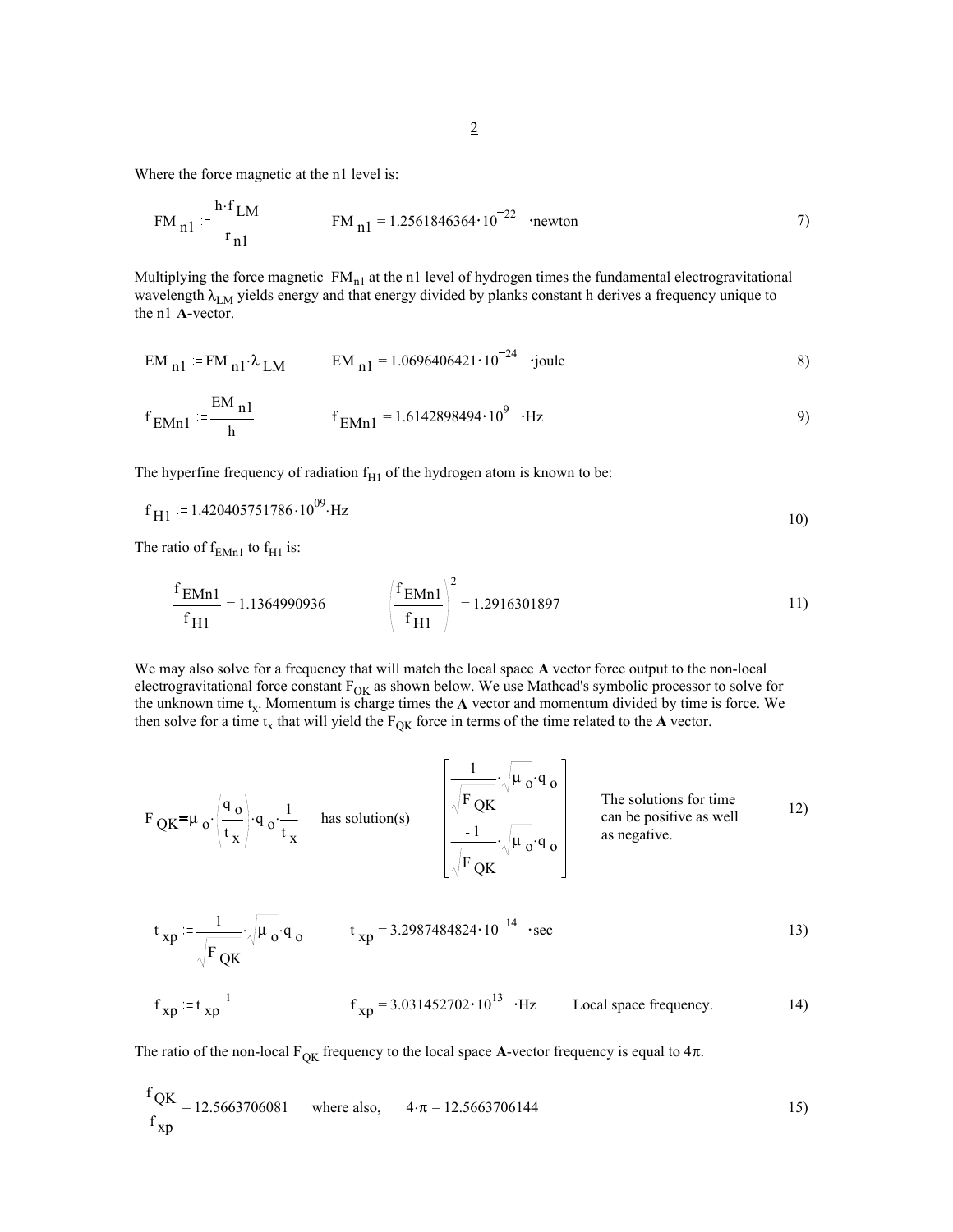The  $r_{n1}$  **A**-vector solved for above may have a general **A**-vector form since the product of the permeability of free space and current is also in the units of the **A**-vector. We may then solve for a general local space **A**-vector  $r_{n1}$  frequency as shown below.

$$
f_{AGen} := \frac{A_{n1}}{\mu_0 q_0}
$$
  $f_{AGen} = 1.2846110456 \cdot 10^8 \cdot Hz$  also:  $\frac{c \cdot \alpha}{2 \cdot \lambda_{LM}} = 1.2846110361 \cdot 10^8 \cdot Hz$  16)

The general **A**-vector frequency can possibly be used as a probe to stimulate instantaneous electrogravitational action via non-local space to the surroundings at a distance through the force constant  $F_{OK}$  since  $A_{n1}$ is derived as shown above for the  $r_{n1}$  level of the hydrogen atom. The second expression immediately above also derives the same frequency as  $f_{AGen}$  based on dividing the n1 velocity by twice the electrogravitational wavelength,  $\lambda_{LM}$ .

The above  $f_{AGen}$  frequency relates to stimulating the energy domain of the atom n1 velocity and possibly releasing energy from the field at levels near to but below the n1 energy level. The below set of equations suggest it may be possible to cause energy interaction and modification to electromagnetic waves which are based on the velocity of light propagation.

$$
f_{QEM} = \frac{c}{f_{QK}} \cdot \frac{F_{QK}}{h}
$$
  $f_{QEM} = 3.5207588889 \cdot 10^{10}$   $H_{Z}$  also:  $\frac{c}{\lambda_{LM}} = 3.5207588889 \cdot 10^{10}$   $H_{Z}$  17)

The  $c/f<sub>OK</sub>$  above represents the key electromagnetic wavelength associated with the force constant.

$$
\lambda_{\text{QEM}} := \frac{c}{f_{\text{QK}}} \qquad \lambda_{\text{QEM}} = 7.8697338053 \cdot 10^{-7} \cdot m \qquad (18)
$$

The above wavelength may access the force constant non-local connection directly which may allow for tapping directly into energy space as well as affecting all gravitational action.

The hyperfine frequency  $f<sub>H1</sub>$  may be shown to have a quantum mechanical source as will be developed in the below equations.

$$
E_{\text{H1}} := f_{\text{H1}} \cdot h
$$
  $E_{\text{H1}} = 9.411715752 \cdot 10^{-25}$    
joule  $\sqrt{\frac{E_{\text{H1}}}{m_e}} = 1.0164587538 \cdot 10^3$    
·m·sec<sup>-1</sup> 19)

The ∆ DeBroglie wavelength associated with this ∆ energy related to the electron is:

$$
\lambda_{\text{EH}} = \left(\sqrt{\frac{\text{E}_{\text{H1}}}{\text{m}_{e}}}\right)^{-1} \cdot \frac{\text{h}}{\text{m}_{e}} \qquad \lambda_{\text{EH}} = 7.1561154444 \cdot 10^{-7} \cdot \text{m}
$$

A Debroglie velocity associated with the above wavelength  $\lambda_{EH}$  is determined by multiplying it by the related  $f_{OK}$  frequency.

$$
v_{EH} = \lambda_{EH} f_{QK}
$$
  $v_{EH} = 2.7260762459 \cdot 10^8 \cdot m \cdot sec^{-1}$  (21)

The v<sub>EH</sub> velocity is below the speed of light by about .9093211561 of c. Dividing v<sub>EH</sub> by  $\lambda$ <sub>EH</sub> will yield the frequency exactly equal to  $f_{OK}$ . Thus, the force constant may now become the source of the hyperfine energy through the DeBroglie reduction velocity  $v_{EH}$ . This lower velocity is associated with matter waves and it therefore must be less that the velocity of light in free space. It may also have associated relativistic implications concerning the fact it is a matter wave.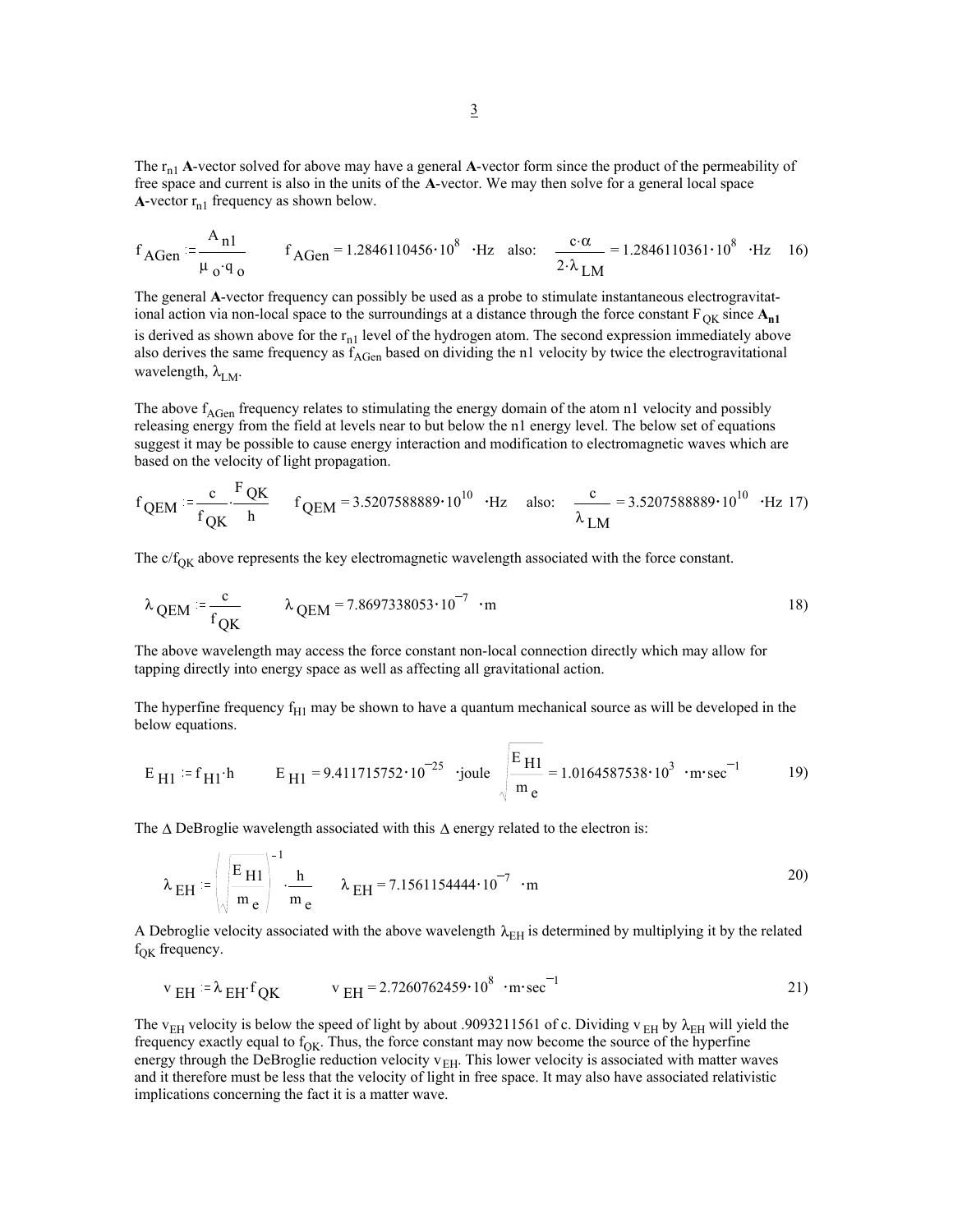The electromagnetic wavelength associated with  $f_{OK}$  is derived as  $\lambda_{OEM}$  below. Then the ratio of the electromagnetic to the matterwave wavelength is found to be equal to 0.9093211564. This ratio may be resolved to equal unity if we allow for  $\lambda_{\rm QEM}$  to be relativistically shortened to equal  $\lambda_{\rm EH}$  above.

$$
\lambda_{\text{QEM}} := \frac{c}{f_{\text{QK}}} \qquad \lambda_{\text{QEM}} = 7.8697338053 \cdot 10^{-7} \cdot \text{m} \qquad \frac{\lambda_{\text{EH}}}{\lambda_{\text{QEM}}} = 0.9093211564 \qquad 22)
$$

$$
\Gamma = \sqrt{1 - \frac{v^2}{c^2}} \qquad \Gamma^2 = \left(1 - \frac{v^2}{c^2}\right) \qquad \frac{v^2}{c^2} = 1 - \Gamma^2 \qquad v^2 = c^2 \cdot \left(1 - \Gamma^2\right) \tag{23}
$$

$$
\mathbf{v} = \sqrt{\mathbf{c}^2 \cdot (1 - \Gamma^2)}
$$
 simplifies to 
$$
\mathbf{v} = \mathbf{i} \cdot \mathbf{c} \cdot \sqrt{-1 + \Gamma^2}
$$
 (24)

Define relativistic gamma: 
$$
\Gamma := \frac{\lambda_{\text{EH}}}{\lambda_{\text{QEM}}} \qquad \Gamma = 0.9093211564
$$

vel = 
$$
i \cdot c \cdot \sqrt{-1 + (\Gamma)^2}
$$
 vel = -1.2474213759·10<sup>8</sup> · m·sec<sup>-1</sup> v  $_{EH}$  = 2.7260762459·10<sup>8</sup> · m·sec<sup>-1</sup> 26)

Check: 
$$
\sqrt{1 - \frac{vel^2}{c^2}} = 0.9093211564
$$
 The angle and Pythagorean wavelength are of interest: 27)

$$
\tan\left(\frac{c}{\sqrt{v_{EH}^2 + vel^2}}\right) = 45 \cdot deg \qquad \text{AND:} \qquad \sqrt{\lambda_{EH}^2 + \lambda_{QEM}^2} = 1.0636855664 \cdot 10^{-6} \cdot m \qquad (28)
$$

Where: 
$$
\lambda_{\text{QEM}} \cdot \frac{4}{\pi} = 1.0020056287 \cdot 10^{-6} \cdot \text{m} \quad \text{AND:} \quad \lambda_{\text{QEM}} \cdot \frac{4}{\pi} \cdot \pi = 3.1478935221 \cdot 10^{-6} \cdot \text{m}
$$
 29)

ALSO: 
$$
\frac{h \cdot f_{QK}}{q_o \left(\frac{4}{\pi}\right)} = 1.2373607605
$$
 volt This is the electron volt energy level of the formation  
of the neutral hydrogen atom beginning at 3000 degrees 30)

$$
\frac{h}{m_e \cdot \left(\lambda \cdot \frac{4}{QEM} \cdot \pi\right)} = 231.0718623533 \cdot m \cdot sec^{-1}
$$
\nThis is the fundamental mass-motional  
\nquantum velocity related to the wavelength  
\nequal to  $\lambda_{QEM}$  multiplied by  $4/\square \pi$  and  $\pi$  which  
\nthen equals 4.

$$
\frac{m_e}{h} \left[ \frac{h}{m_e \left( \lambda \frac{4}{QEM} \cdot \frac{4}{\pi} \cdot \pi \right)} \right]^2 = 7.3405234557 \cdot 10^7 \cdot \text{Hz}
$$
\nThis is the final result which is the fundamental quantum mass-motional frequency that is related to f<sub>OK</sub> by the reduction math shown above.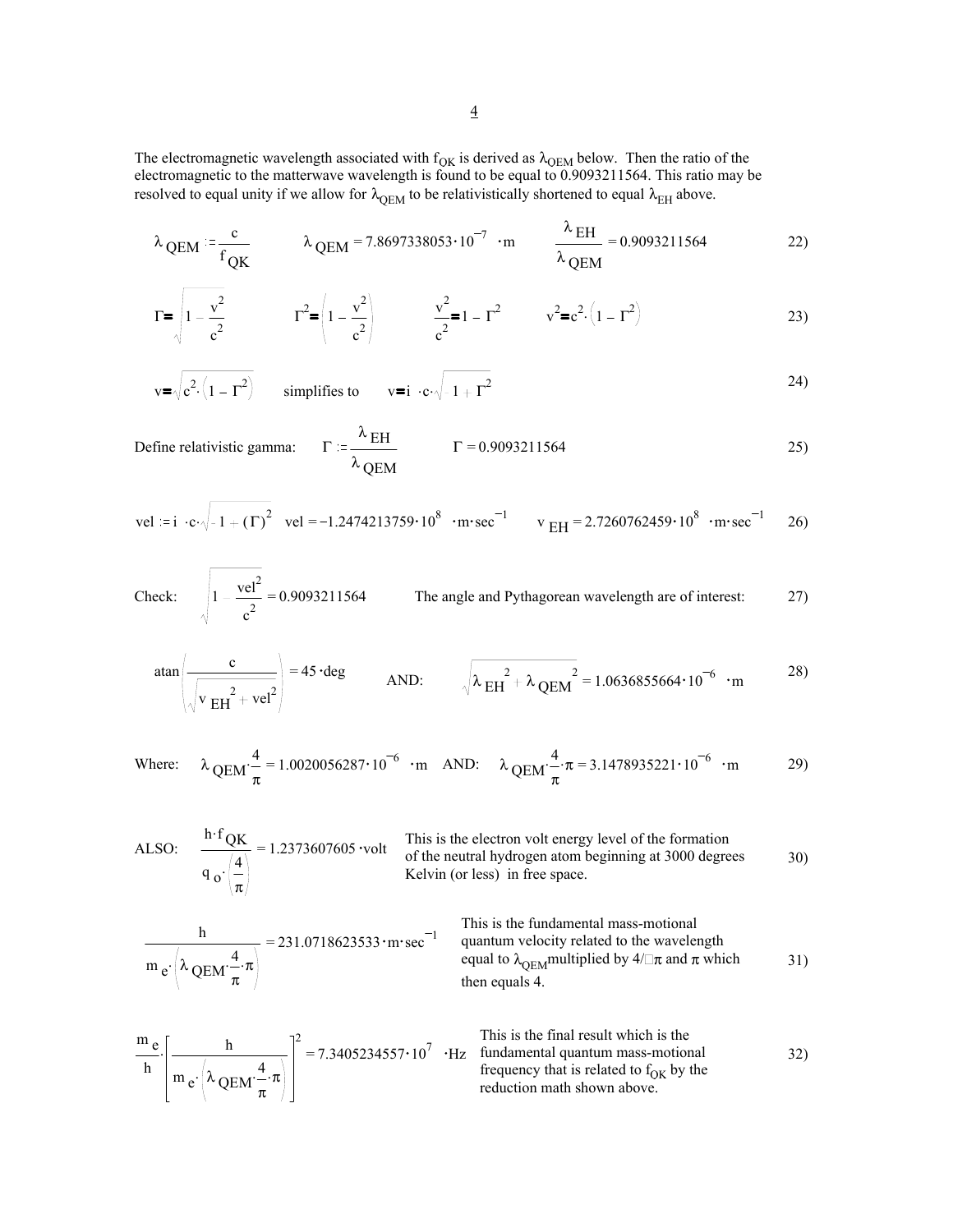5

The above results show that there exists a geometric relationship involving the  $4/\pi$  ratio (which is contained in the geometry of the Great Pyramid) that can be further be shown to have a geometric influence even down to the quantum level of the proton and electron mass and Compton wavelengths.

Let the established S. I. proton mass be stated:  $m_p = 1.672623100 \cdot 10^{-27}$  kg

Then the Compton proton and Compton electron wavelengths are:

Compton proton radius: Classic Compton electron radius:  $r_p = \frac{h}{2}$  $2 \cdot \pi \cdot m \cdot p \cdot c$  $\frac{1}{q}$ h.α  $2 \cdot \pi \cdot m \cdot e^{\cdot c}$ 33)  $r_p = 2.1030893224 \cdot 10^{-16}$  m  $l_q = 2.8179409431 \cdot 10^{-15}$  m 34)

The classic Compton electron radius  $l_a$  divided by the Compton proton wavelength ( $2\pi$  times the Compton proton radius r<sub>n</sub>) and the natural number e, all further multiplied by the square root of the golden ratio (4/π), yields a number very close to unity.

$$
\frac{1 \text{ q}}{(2 \cdot \pi \cdot \text{r p}) \cdot \text{e}} \cdot \left(\frac{4}{\pi}\right) = 0.9988722249
$$

Therefore, the square root of the golden ratio number even appears in the ratio of the dimensions of the classic electron radius to the proton wavelength as shown above. The positive mathematical solution to the golden ratio is:

$$
\Phi := \frac{1 + \sqrt{5}}{2} \quad \text{where,} \quad \sqrt{\Phi} = 1.2720196495 \quad \text{and} \quad \frac{4}{\pi} = 1.2732395447 \tag{36}
$$

The ratio of  $4/\pi$  to  $\Phi$  is:  $\frac{4}{\pi}$  = π 1 Φ 1.0009590223 The result is very close to unity. 37)

It is of interest that the direct ratio of the classic electron radius to the proton radius as shown above yields a number that agrees with very important results of previous paper of mine that is available on-line at the following reference.**1**

$$
\frac{1}{r} = 13.3990549668 \text{ and } \frac{1}{r} = 1.8361527557 \cdot 10^3 \text{ where, } \frac{m}{m} = 1.8361527557 \cdot 10^3 \text{ 38}
$$

The above ratio number result is very close to the same result as the above reference which stated a number of:

$$
\left(\frac{\text{Re}(v1)}{V_{n1}}\right) = 13.395826267695
$$

which expressed the ratio of the first complex fine structure constant reduction velocity down from the velocity of light divided by the velocity of the n1 energy level of the hydrogen atom. This number divided by the fine structure constant equals the ratio of the proton mass to the electron mass.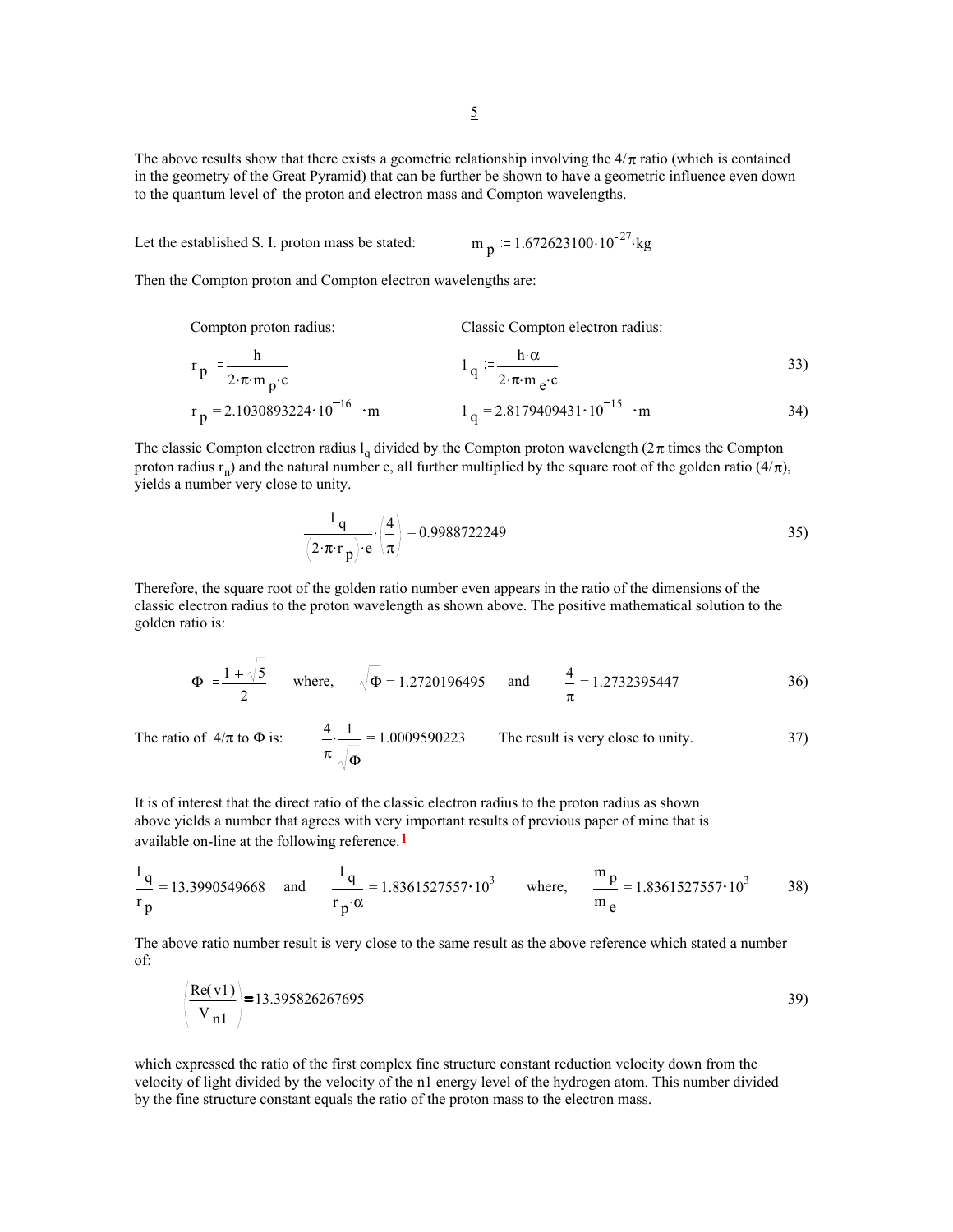The frequency  $f_{H1}$  associated with the latent energy available from the force constant structure  $F_{OK}$  is more than enough to cause electron spin flipping of the atomic neutral hydrogen. Thus, atomic neutral hydrogen would not need external stimulation to produce the electromagnetic radiation associated with  $f_{\text{H1}}$ .

In previous works, I have defined the fundamental mass-motional frequency as:  $A<sub>dhf</sub> = 73.40523441 \text{ MHz.}$ 

The  $A<sub>dbf</sub>$  frequency as well as the  $f<sub>H1</sub>$  hyperfine radiated frequency of **1.420405751786 GHz** discussed above are both listed in the U. S. and Canadian frequency allocation tables as frequencies that are allocated for radio telescope electromagnetic regions of study.

Therefore, I suggest that use of both frequencies  $A<sub>dhf</sub>$  and  $f<sub>H1</sub>$  to probe free atomic hydrogen may enable extraction of energy from the refresh support field and thus become a source of free energy. The extraction rate should allow for the geometry of the hydrogen atomic atom to be maintained by the refresh input pulse from energy space so as not to cause the input energy from energy space to rise above the ability of close control by the extraction mechanism. However, this may only scratch the surface of what is available.

The recent movie on DVD, **"War of the Worlds"**, originally copyrighted 1952 and released again in 2005 with an updated copyright in 1980 by Paramount Pictures, has a few very interesting scenes involving descriptions of the technical aspects of the Martian heat ray. At 37 minutes, 24 seconds into the movie, **mesons** are used as the possible carrier of the ray heat. At 41 minutes, 50 seconds, "*Atomic force without the heavy shielding we use*." Further, "*Thats where they get the power for their rays*."

The atomic force quote is of interest since the force constant analysis of this paper and others previously published online at **http://www.electrogravity.com** leads directly to that same mechanism.

Next, we examine the frequencies of equations of another previous paper**2** which give a special frequency for the B<sub>LM</sub> and E<sub>LE</sub> fields as shown below. The frequencies relate to energy gain by Plank's constant as for the quantum case of  $E = hf$ .

$$
f_{BLM}
$$
 := -295.955984569332·KHz and  $f_{ELE}$  = -295.928924539595·KHz 40)

$$
\frac{1}{f_{\text{BLM}}} = -3.3788808206 \cdot 10^{-6} \text{ } \cdot \text{sec} \quad \sim \text{mu-meson half-life. Let:} \quad \text{A'} \text{ dbf} = 73.40523441 \cdot 10^{06} \cdot \text{Hz} \quad 41)
$$

$$
\frac{1}{A' \text{ dbf}} = 1.3623006698 \cdot 10^{-8} \text{ } \cdot \text{sec}
$$
 ~ charged pi-meson mean lifetime. (42)

Further, the time related to the frequency of the force constant field  $F_{\text{QK}}$  is:

$$
\frac{1}{f_{\text{QK}}} = 2.6250606362 \cdot 10^{-15} \text{ } \cdot \text{sec}
$$

#### **which is very near the life of a neutral pi-meson. A pi-meson is also known as a pion.**

The above lifetimes are tied to the fundamental electrogravitational interaction field frequencies A'<sub>dbf</sub>,  $f_{\text{BLM}}$  and  $f_{\text{FOK}}$  above and suggest that combined use of these frequencies could break down the neutron and proton binding forces in atoms such that water vapor could easily be separated into pure Hydrogen. Further,  $H_2$  Hydrogen might easily be disassociated into single atoms of  $H_1$  Hydrogen. Mesons are the glue which holds the nucleons together according to present nuclear theory. Quote: "The pions play the same role in the meson field as photons do in an electromagnetic field."**3**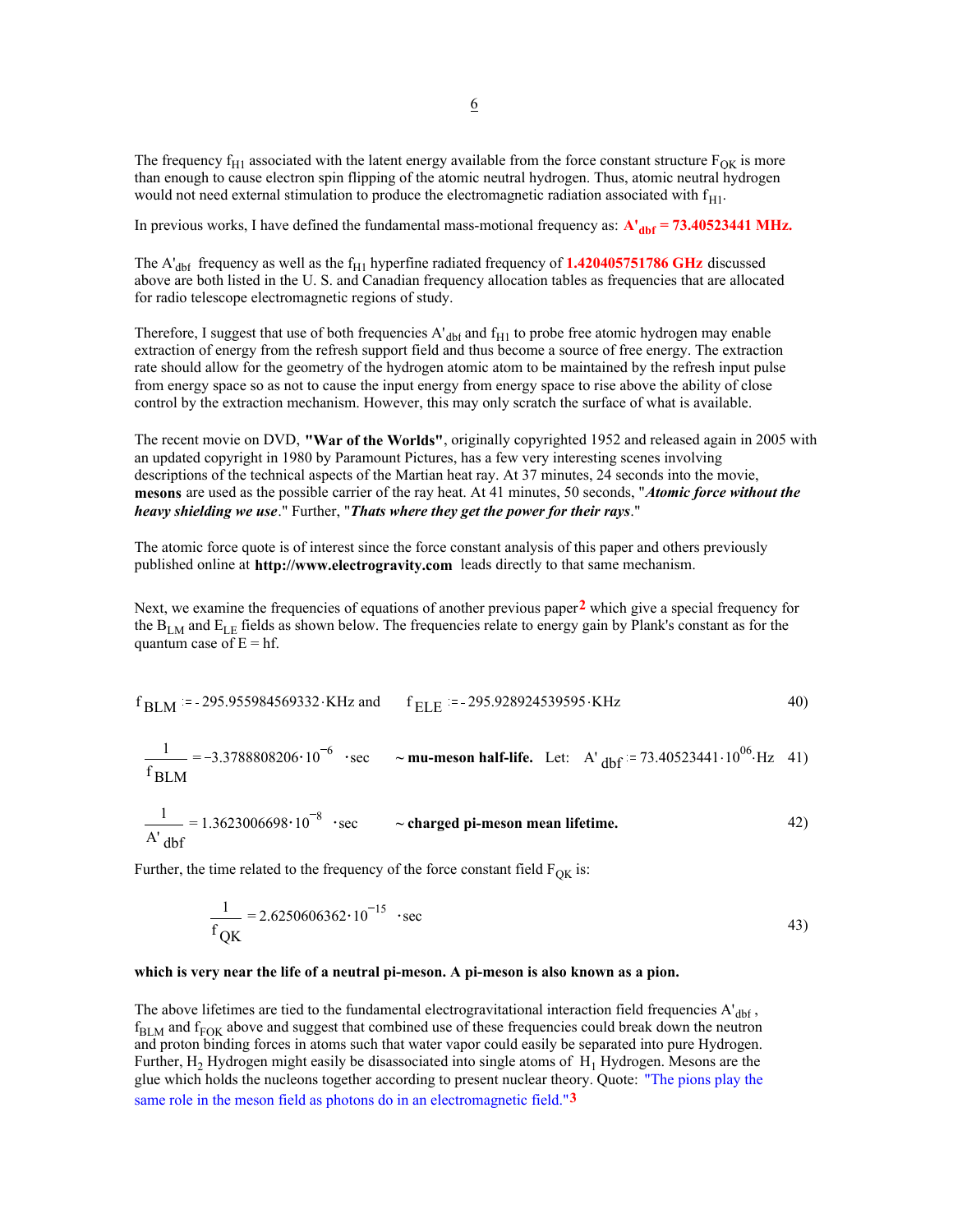Further is quoted: "Three types of pi-mesons, or pions, have been discovered. One has a positive charge, another is negative, and the third is neutral. All are radioactive. The charged ones have mean lives of the order of 10-8 sec, but the life of a neutral pion is only about 10-15 second ... \*Note: In describing the fundamental particles mean lives rather than half-lives are usually stated."**4**

Also is quoted: "According to present nuclear theory, all three types of pi-mesons are found in the nucleus, and it is believed that both protons and neutrons are continuously emitting or absorbing positive, negative, and neutral pi-mesons. The particular process depends upon which nucleons are paired in experiencing exchange forces at the moment, that is, proton-neutron, proton-proton, or neutron-neutron. Thus the general view is that each nucleon has an associated meson field through which it interacts with other nucleons. This is analogous to the action through an electromagnetic field of on electrically charged body on another."**5** 

A quote concerning the mu-meson half-life is: "An observer moving with a mu-meson would conclude that its half-life was a few microseconds."**6**

What I propose is that if we were to provide the correct and fundamental inverse time related frequencies as shown above, it may be possible to cause a relevant meson mean time of decay to cease providing the binding force that holds nucleons together. This would release a tremendous amount of energy with a relatively small amount of trigger energy. Thus a "ray" of the proper frequency, as determined by the above equations, would stimulate the collapse of atomic nuclei since the mesons would decay spontaneously, releasing the binding energy. Matter would appear to have been *melted* by a heat ray but the ray itself would contain very little energy by comparison.

A final quote involving the pi-mesons is, "In flight, the positive and negative pi-mesons decay into positive and negative mu-mesons respectively, and also into neutrinos. When negative pions are slowed down in matter, they are captured by atoms, make x-ray transitions down to the K level, and then are absorbed by the nucleus, causing violent explosions called "stars." Positive Pi-mesons stopped by matter decay into mu-mesons, all of which have about the same energy."**7**

Therefore, the negative pi-mesons, once released by the nucleus, would further cause reduction of matter as a result. Thus it is possible that some matter outside of the target may also be reduced. **The more dense the matter, the more matter would be reduced via a chain reaction process.** A neutron star may be formed by this process. Tanks, aircraft and warships would melt like hot butter if hit by a stream of negative pi-mesons or by the trigger frequency associated with eq. 42 above.

Tesla's dream of ending war through the prospect of mutual total mutual destruction would be the result of implementing the above matter reduction process. No leader or military force would gain an advantage if everyone had the same means of deterrent. The greatest danger would be if only a few had this technology.

In yet another of my previous papers,**8** there is derived the basic quantum frequency for any interaction involving the magnetic permeability of free space and thus all matter:

Where,  $f_{110}$  := 2.4123534027.10<sup>12</sup> Hz **This frequency should affect <u>ALL</u> matter and fields.** 44)

Note that:  $\frac{f}{f}$ 

$$
\frac{^{1} \text{QK}}{f_{\text{U0}} \cdot (4 \cdot \pi)^{2}} = 1.0000000031
$$
 Note:  $f_{\text{QK}} = 3.8094358134 \cdot 10^{14}$ ·Hz (4.7)

Then:  $\frac{2 \cdot f_{\mu o}}{2}$  = f QEM 137.0359901858 or,  $\frac{2 \cdot f_{\mu o}}{\mu o}$   $\alpha =$ f QEM  $\alpha = 1.0000000051$  46)

Note:  $f_{\text{OEM}} = 3.5207588889 \cdot 10^{10}$  ·Hz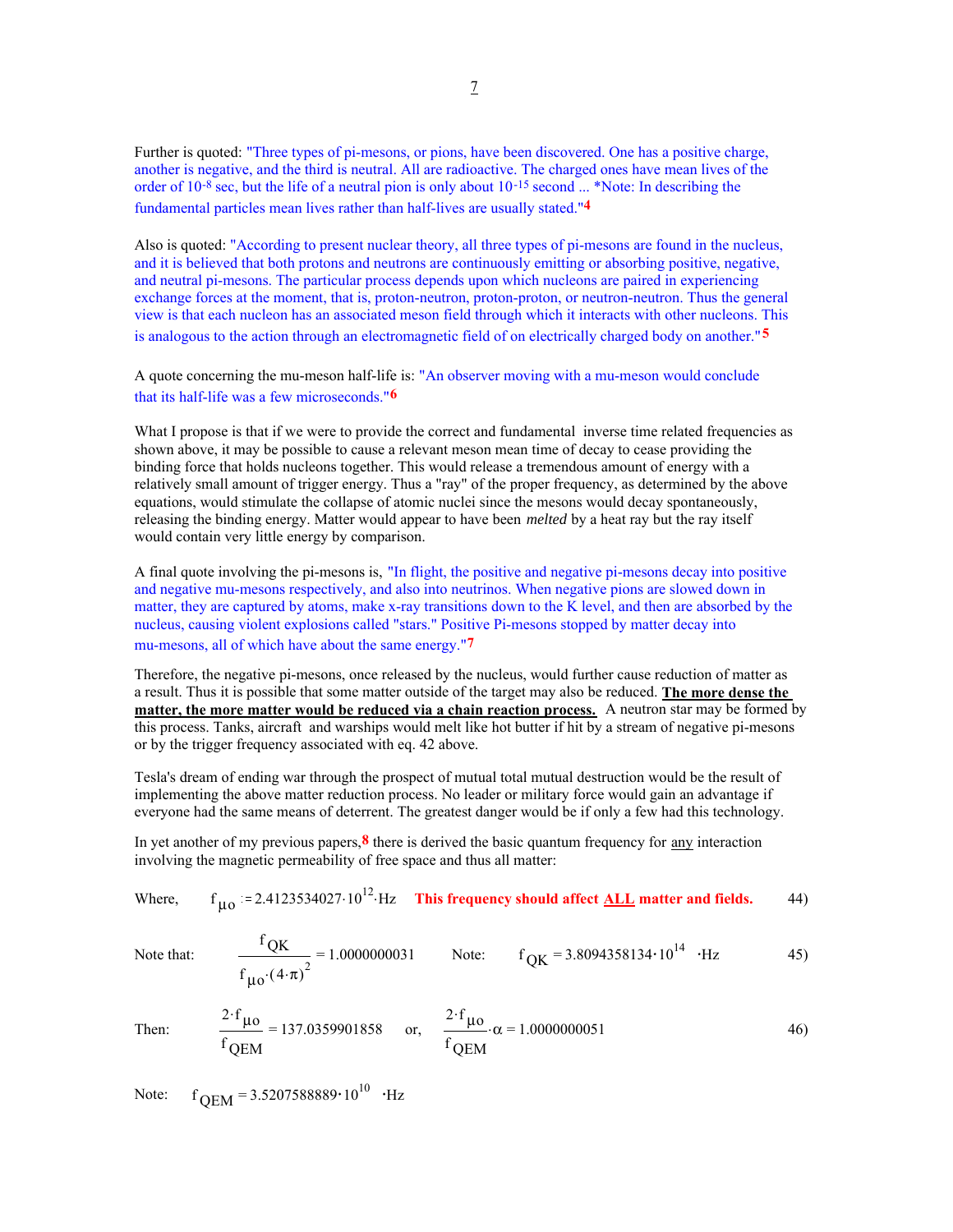The following is a copy of the above reference 8: Let:  $\Phi_{\alpha} = 2.067834610 \cdot 10^{-15}$  volt sec

$$
v_{\mu o} = 2 \cdot (\Phi_o \cdot f_{LM})
$$
  $v_{\mu o} = 4.1490059468 \cdot 10^{-14}$  **volt** Solving for time t<sub>μo</sub>, 47)

$$
\mu_0 = \frac{v_{\mu0}t_{\mu0}}{i_{\text{LM}}\lambda_{\text{LM}}}
$$
 has the solution of: 
$$
\frac{\mu_0}{v_{\mu0}} \cdot i_{\text{LM}}\lambda_{\text{LM}}
$$
 (48)

Then: 
$$
t_{\mu 0} = \frac{\mu_0}{v_{\mu 0}} \cdot i_{LM} \cdot \lambda_{LM}
$$
 or,  $t_{\mu 0} = 4.1453296168 \cdot 10^{-13}$  sec

$$
f_{\mu 0} := t_{\mu 0}^{-1}
$$
 Therefore,  $f_{\mu 0} = 2.4123534011 \cdot 10^{12}$  · Hz

The power to generate the correct frequency matter reduction ray could be supplied by extracting the surplus energy available from the field of the hydrogen atom.

It is possible that a great deal of free energy is available in the open (ionized) proton field of the Hydrogen H1 atom. A pressure wave exists that builds over time to become a considerable force per meter squared. There are clues to the existence of that pressure wave in nature. One of the most obvious is that since the proton cannot be perfectly shielded by the electron, some of the pressure wave escapes and causes neighboring atoms to be pushed away. This may explain why Hydrogen and Helium gas is 'light' since there is so much room between the atoms caused by the action of the proton's positive force pressure wave. There is more room between the atoms or molecules than can be explained by the rudimentary collisions due to kinetic energy since the gasses can be cooled to near freezing and still be lighter than air.

The 1420 MHz hyperfine radiation occurs as a natural radiation that does not require any form of external stimulation. I suspect that the 73.405 MHZ radiation may also be radiated freely from the Hydrogen atom by the same process. Both the 1420 and 73.405 MHz frequencies are listed by the United States and Canadian frequency allocation charts as being radio telescope spectrums of research. I have noticed locally that the 73.405 MHz frequency has a very strong 15,750 Hz television sweep modulation frequency on top of it which may be a blocking or jamming signal. An interested collaborator from India has measured the 73.405 MHz signal as having a very sharp null at his location when measured on his 28 band short wave receiver. He went on to say that it appeared to be an absorption null. A negative energy wave would do just that.

If allowed to build up over time, the pressure wave force may become irresistible. In fact, the force can be quite significant as the following quote**9** attests to concerning hydrogen blistering: "*Cracks or blisters caused when atomic hydrogen penetrates steel via submicroscopic discontinuities or voids and becomes molecular hydrogen and develops internal pressures.*" Italics are mine.

In reading eyewitness accounts of the tremendous heat generated during the Hindenberg blimp disaster, I am prompted to consider that there may have been atomic hydrogen mixed in with the molecular hydrogen in high enough amounts such that when the atomic hydrogen began to combine during a sudden pressure increase associated with the landing process, the bonds forming molecular hydrogen would release considerable energy that may have created enough heat to burn through the skin of the blimp to the open air. The final result would be total disaster when the molecular hydrogen was then allowed to combust with the available oxygen in the open air which then caused the complete destruction of the blimp.

There is available a very interesting book**10** wherein it was brought to my attention that the dissociation energy required for splitting the hydrogen molecule into atomic hydrogen was only 103 cal/gram mole while the exothermic recombination energy released 109,000 cal/gram mole. At first, I thought it may have been a misprint. However, I checked my sourcebook  $11$  on the enthalpy energy of hydrogen concerning its dissociation and bond energy and when I converted the units to what the author William R. Lyne was using, a very close agreement was obtained with his figures and those given by my sourcebook.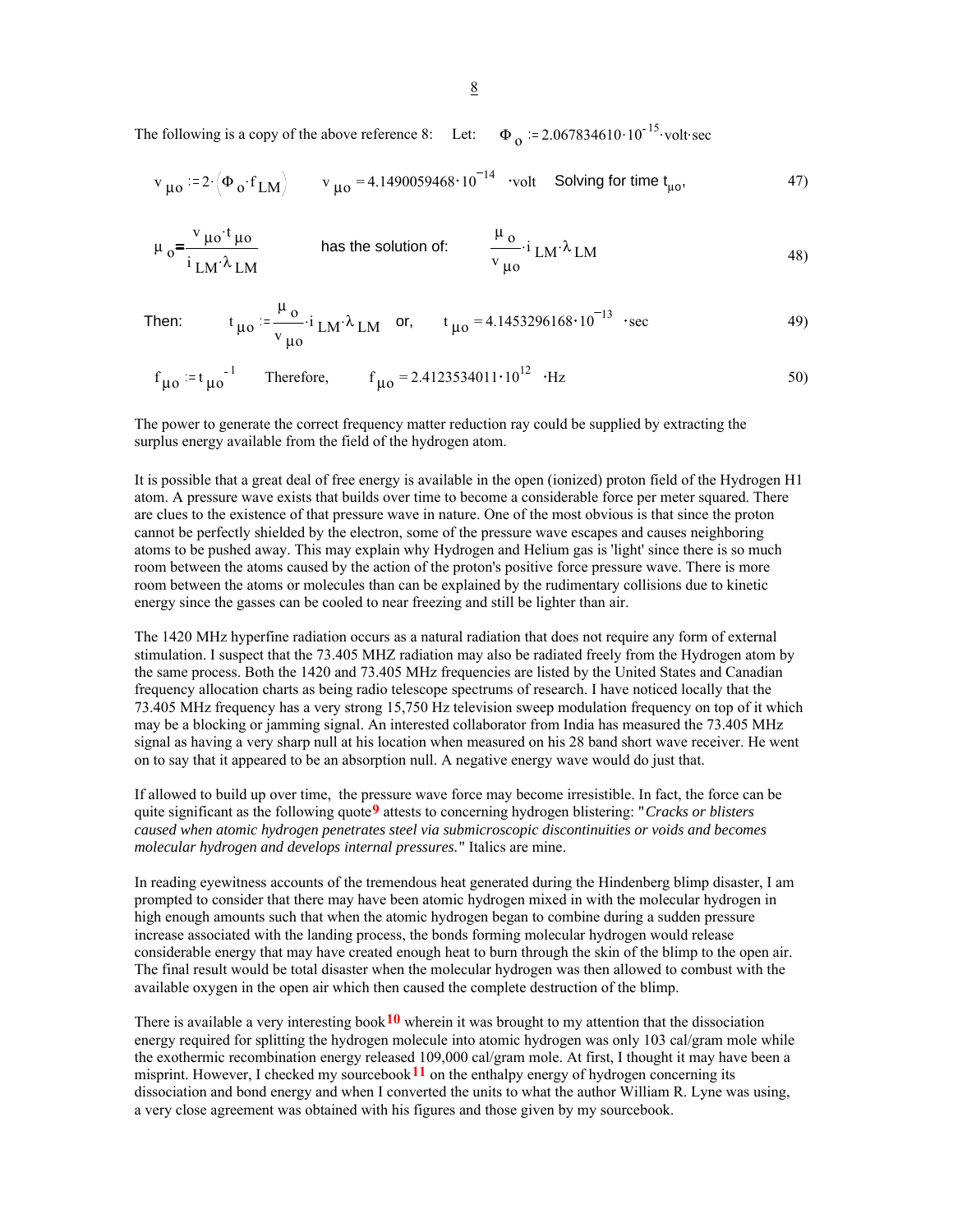9

For the values claimed in "Occult Ether Physics" by William Lyne:

Let: 
$$
kjoule := 1000 \text{ joule}
$$
 51)

William R. Lyne's research states an exothermic energy release of:

$$
E1 \text{gross} := 109000 \cdot \frac{\text{cal}}{\text{gm}}
$$

My resource book states an energy release of:

E2gross := 453.6. 
$$
\frac{\text{kjoule}}{\text{gm}}
$$
 or, converting to cal/gm:  $E2\text{gross} = 1.0834049871 \cdot 10^5 \cdot \frac{\text{cal}}{\text{gm}}$  53)

We see that the two results for the energy released are very close in agreement.

William R. Lyne's research indicates a dissociation energy of:

$$
E1 \text{diss} := 103 \cdot \frac{\text{cal}}{\text{gm}}
$$

My resource book indicates a  $\Delta H_{\text{van}}$  (dissociation) energy of:

E2diss := 0.46 
$$
\frac{\text{kjoule}}{\text{gm}}
$$
 or, converting to calories per gram: E2diss = 109.8691124486  $\frac{\text{cal}}{\text{gm}}$  55)

We see again that the results compare very closely. Here we are using Mathcad's ability to convert units effortlessly and accurately. In the source book I am using, the units are in kjoule/mole and for atomic hydrogen this works out to be the same as kjoule/gram since Avagodro's number times 1 AMU for hydrogen equals one gram.

The results above suggest that there is a tremendous energy gained from the open field of the dissociated hydrogen atom which is released upon forming the molecular form of hydrogen. Further, the dissociation energy is very small in comparison which amounts to overunity as shown below.

E1gross – E1diss = 
$$
1.08897 \cdot 10^5
$$
  $\frac{cal}{gm}$  Net heat output per recombination. 56)

My theory as to why the dissociation energy is so much lower than the energy released on recombination is that the proton pressure wave is almost as strong as the recombination bond. Further, the energy associated with the open atom proton pressure wave field is free to build to a very large amount compared to when it is in the molecular or bound condition. This entire process is supported by what I call energy from energy space such as exhibited by the presence of the 1420 MHz hyperfine frequency continuously radiated from the unperturbed Hydrogen atom.

William R. Lyne also compares the BTU per pound of Gasoline combusted with oxygen, ordinary hydrogen combusted with oxygen and finally Atomic Hydrogen stored field energy released.**12** This is shown below.

| Gasoline combustion (n-Heptane) | 19,314 BTU/lb  |     |
|---------------------------------|----------------|-----|
| Hydrogen combustion $(H2 + O)$  | 52.200 BTU/lb  | 58) |
| Atomic hydrogen $(H2 \le -2H)$  | 196,200 BTU/lb | 59) |

Note that the atomic hydrogen process does not involve a consumption of the hydrogen. It could take place in a closed system and be recycled indefinitely as it is capable of being used to continuously extract energy from energy space.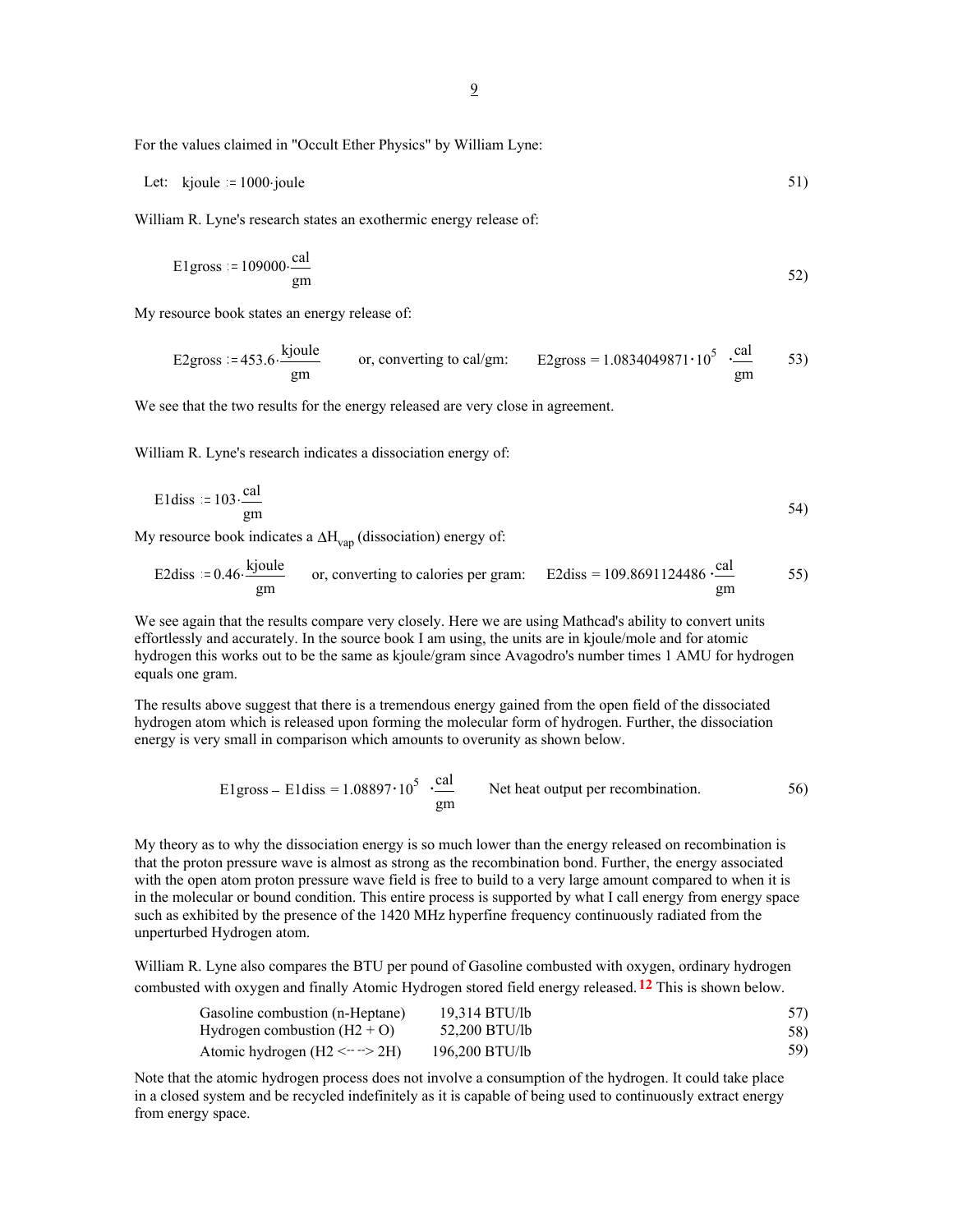A quick check on the above finds: E1 gross – E1diss = 
$$
1.960146 \cdot 10^5
$$
  $\cdot \frac{BTU}{lb}$  (Units check o.k.)

Returning to the Hindenberg disaster for a moment, I remember that the "fire" was observed to have began in the upper part of the tail fin at the rear of the blimp. Dissociated hydrogen is lighter than molecular hydrogen since it radiates more pressure wave per unit volume. This forces more space between the atomic hydrogen and its neighboring atoms or molecules of hydrogen. Then the atomic hydrogen would concentrate at the highest point in the blimp structure and as a result, it would not take much of a pressure change to cause it to recombine into the molecular form and release great amounts of energy in the process.

The heat of recombination from atomic to molecular state is given in ref. 8 as:

$$
\Delta H_{\text{fusion}} = 0.12 \cdot \frac{\text{kjoule}}{\text{gm}} \qquad \text{or,} \qquad \Delta H_{\text{fusion}} = 28.6615075953 \cdot \frac{\text{cal}}{\text{gm}} \tag{61}
$$

Multiplying the heat or energy per unit mass times the mass of the hydrogen atom (1 AMU) will yield the energy of interest and therefore the Plank frequency per atom as well.

| Set: AMU = $1.660540200 \cdot 10^{-27}$ kg    | Then:                                                              |     |
|-----------------------------------------------|--------------------------------------------------------------------|-----|
| E2gross $_{\text{atom}}$ = E2gross AMU        | E2gross $_{\text{atom}} = 7.5322103472 \cdot 10^{-19}$ .joule      | 62) |
| E2diss $_{\text{atom}}$ = E2diss AMU          | E2diss $_{\text{atom}} = 7.63848492 \cdot 10^{-22}$ .joule         | 63) |
| $\Delta H$ fusionAtom = $\Delta H$ fusion AMU | $\Delta H$ fusionAtom = 1.99264824 $\cdot$ 10 <sup>-22</sup> joule | 64) |

The ∆H<sub>fusionAtom</sub> energy is taken as that energy required to initiate the covalent bond. This may be included with the heat of dissociation  $E2diss<sub>atom</sub>$  for finer consideration of the net output related to  $E2Gross<sub>atom</sub>$ energy. The quantum frequencies are given below related to the above quantum energies.

$$
\frac{E2 \text{gross atom}}{h} = 1.1367528709 \cdot 10^{15} \cdot Hz \qquad \frac{E2 \text{gross atom}}{q_0} = 4.701233881 \cdot volt \qquad (65)
$$

$$
\frac{\text{E2diss}}{\text{h}}\text{atom} = 1.1527917121 \cdot 10^{12} \cdot \text{Hz}
$$
\n
$$
\frac{\text{E2diss}}{q_0} = 4.7675652233 \cdot 10^{-3} \cdot \text{volt}
$$
\n(66)

$$
\frac{\Delta H \text{ fusionAtom}}{h} = 3.0072827272 \cdot 10^{11} \cdot Hz \qquad \frac{\Delta H \text{ fusionAtom}}{q_0} = 1.2437126669 \cdot 10^{-3} \cdot volt \qquad (67)
$$

The above frequencies relate directly to the energy per atom. Note that the lowest energy is the trigger energy of combining hydrogen atoms, forming molecular H<sub>2</sub> or  $\Delta H_{fusionatom}$  as shown above in eq. 67.

The energies above are associated with the extra-field geometry of the hydrogen atom and are thus difficult to model since the fields are not due to energy level differences between the various shells but represent external energy in the open fields associated with the unconfined proton energy/pressure wave dynamic. We can however take them for what their empirical values have been found to present.

The expanding horn of plenty field that I mentioned above is a dynamic field model that grows over time. The energy that supports the energy/pressure wave comes from the proton via the center of the proton being connected to energy space. The surface of the horn has different velocity modes according to the surface being considered at a specific place and time.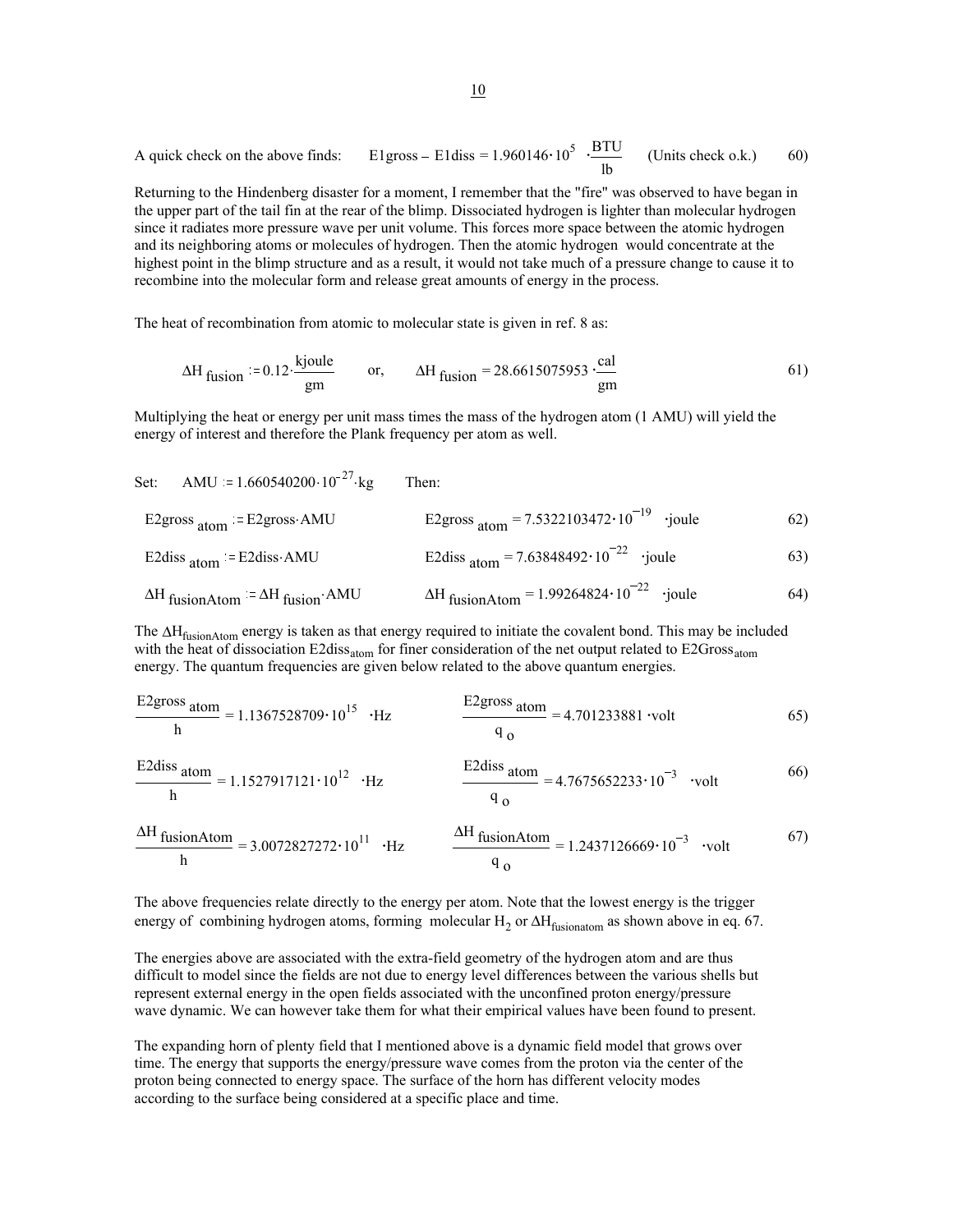I have postulated that the energy that supports the field energy dynamic comes from energy space via an energy gate comprised of a "shutter" of energy times time. The amount of energy gated into the field from energy space is proportional to the required repetition rate or gate width gate width that is necessary to support the field so that the standing wave energy that defines the proton or electron mass is not compromised. If the standing wave energy were diminished, it would cause the particle to no longer be a fundamental particle. The proton or electron can in a limited manner be compared to an ordinary transformer, except the proton and electron are transforming energy from non-local space to our normal space as field energy. An ordinary transformer cannot transform energy, only the voltage or current components that make up the energy which is the same at the output as for the input in a perfectly efficient ideal transformer.

In considering the timing of the energy refresh pulse, I am reminded of the address buss of a computer and how the signals on the buss change width and rate based on the requirements of the I/O system where interrupts signal the main processor when a particular I/O needs attention according to the priority. In nature, the process must be in parallel and not serial as for an ordinary computer. How many address lines would be required to address all of the matter in our universe if we utilized the design of the ordinary computer to run things? Further, the clock speed would have to be nearly infinite in frequency if quantum parallel processing were not used. This greatly amplifies the requirement that all matter in the universe must be connected instantly to all other matter via a single connection or nexus in energy space. This process must by its nature be located outside of the comfy confines of the normal space light cone.

The energy horn is shown below which is also in Chapter 7, p. 130 of my book. **13**

$$
N := 20 \t m := 0 \t N \t n := 0 \t N \t R := 1 \t aL := \frac{1}{2 \cdot \pi} \t rn := e\frac{n}{N}
$$
  

$$
\phi_m := \frac{2 \cdot \pi \cdot m}{N} \t \phi_n := \frac{2 \cdot \pi \cdot n}{N} \t \phi_m := \frac{2 \cdot \pi \cdot m}{N} \t Zm,n := (e \cdot r)n \cdot \sin(\Phi_m)
$$
  

$$
Xm,n := (R + rn + rn \cdot \cos(\phi_m)) \cdot \cos(\theta_n) \t Ym,n := (R + rn + rn \cdot \cos(\phi_m)) \cdot \sin(\theta_n)
$$



Note that the inside of the horn is a circle of unchanging radius since the minor and major radii are expanding at the same rate which cancels any outward expansion. In otherwords, the two radius vectors are pointing towards each other. The center circle circumference may represent the Compton classical wavelength. The outside of the horn is expanding at more than the rate of either of the major or minor radii since the two radius vectors are additive.

11

X,Y,Z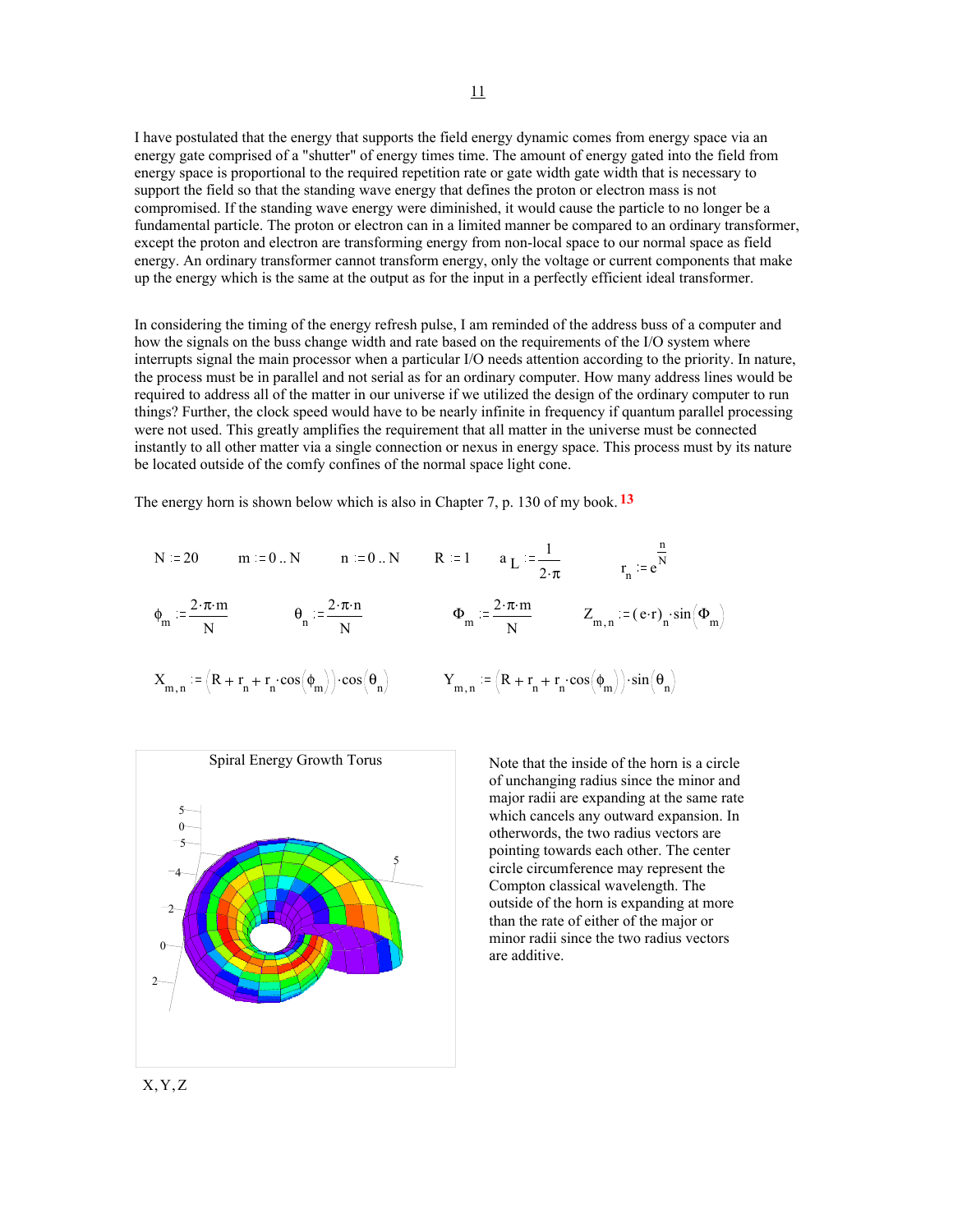Even the process of forming bubbles in water during boiling may be explained by the proton and electron pressure waves being released and aligned at a critical heat of the Hydrogen molecule which is no longer shielded as well as when the water is cooler. The other phase change occurs at freezing which also causes expansion between the molecules due to the pressure wave also causing the molecules of water to move further apart. The luminescence of small bubbles during shock waves in the water may also be explained by the energy released from the pressure waves being suddenly distorted.

It is well known that there appears to be a tremendous latent power in superheated steam. So much so that boiler explosions occur if the steam is not provided an escape route. Even if an escape route is supplied and it is working properly, the steam can expand so fast in some instances as to cause an explosion anyway. A good example is the boiler of a steam locomotive. If the water feed should be interrupted to the boiler, the main boiler will heat to red or even hotter since it has no water to cool the metal surface. If water is then allowed to enter the boiler, even a small amount of water will blow the boiler apart as the water expands into a superheated pressure wave that is not confinable with ordinary iron and steel. I postulate that if sufficiently heated, atomic hydrogen is created by the oxygen and hydrogen being ripped apart by the energy of the heat and the free hydrogen is even ionized. The oxygen is combined with the metal of the boiler. The result is the proton pressure wave adds tremendous energy to the mix and the boiler blows apart. If an atomic reactor "melts down", the water around it will actually *burn* due to a similar process.

I mentioned that a neutron star could be formed by the reduction of a nucleus by addition of negative pions, which work there way down to the K level and are captured by the nucleus. This process could become self sustaining if the gravitational pressure were great enough to compress the nuclei close enough for cross section capture area to exceed unity. Negative pions would be released by each reduction and the process would occur somewhat like a regular fission reaction since the negative pions would then be absorbed by another nucleus which would emit another negative pion during reduction, etc. Tremendous energy would be released during this process and it would occur very rapidly until only closely spaced neutrons were left. A much less dense material, such as ordinary matter, would simply run down more slowly through the mass numbers until only single protons, neutrons or atoms were left.

In otherwords, a focused nuclear reduction trigger beam played on a nuclear bomb would dismantle the entire structure including the plutonium all the way down to singular and separate basic particles. Not even radioactivity would be left. Quite a bit of heat would be released but it would not be released explosively. Any material having mass could be reduced in this manner while it released its energy over a controlled amount of time, thus becoming a matter to energy conversion with little or no pollution.

It is possible that the observed expansion of the universe is by means of the negative field energy that is associated with the proton pressure wave since negative field energy would cause a repulsion of ordinary matter. Further, the hidden mass in the universe may also be attributed to the accumulated free positive energy that exists in space. There is more negative energy in the whole since protons formed first.

The General Theory of Relativity depends on the speed of light being the absolute limit for any field to convey action and thus the concept of the curvature of space-time is evoked where it is presented as an invisible fabric over which grid lines can be envisioned. This is a good way to *model* the observation of the *reaction* but a very poor way to explain the mechanics of the *action*. In otherwords, General relativity models the *effect* quite well but falls short of the necessary mechanics of the *cause*. Electrogravitation, which allows for non-local action and local space reaction, models both the cause and effect as a total interaction and thus overcomes the self-imposed limitation of staying within the boundaries of the light cone.

## **Conclusion:**

In this paper I have presented not only the possibility of generating limitless and clean energy from ionized atomic hydrogen but a method of neutralizing waste and atomic threat. Who, among all of humanity, would not want that?

Author

Jerry E. Bayles